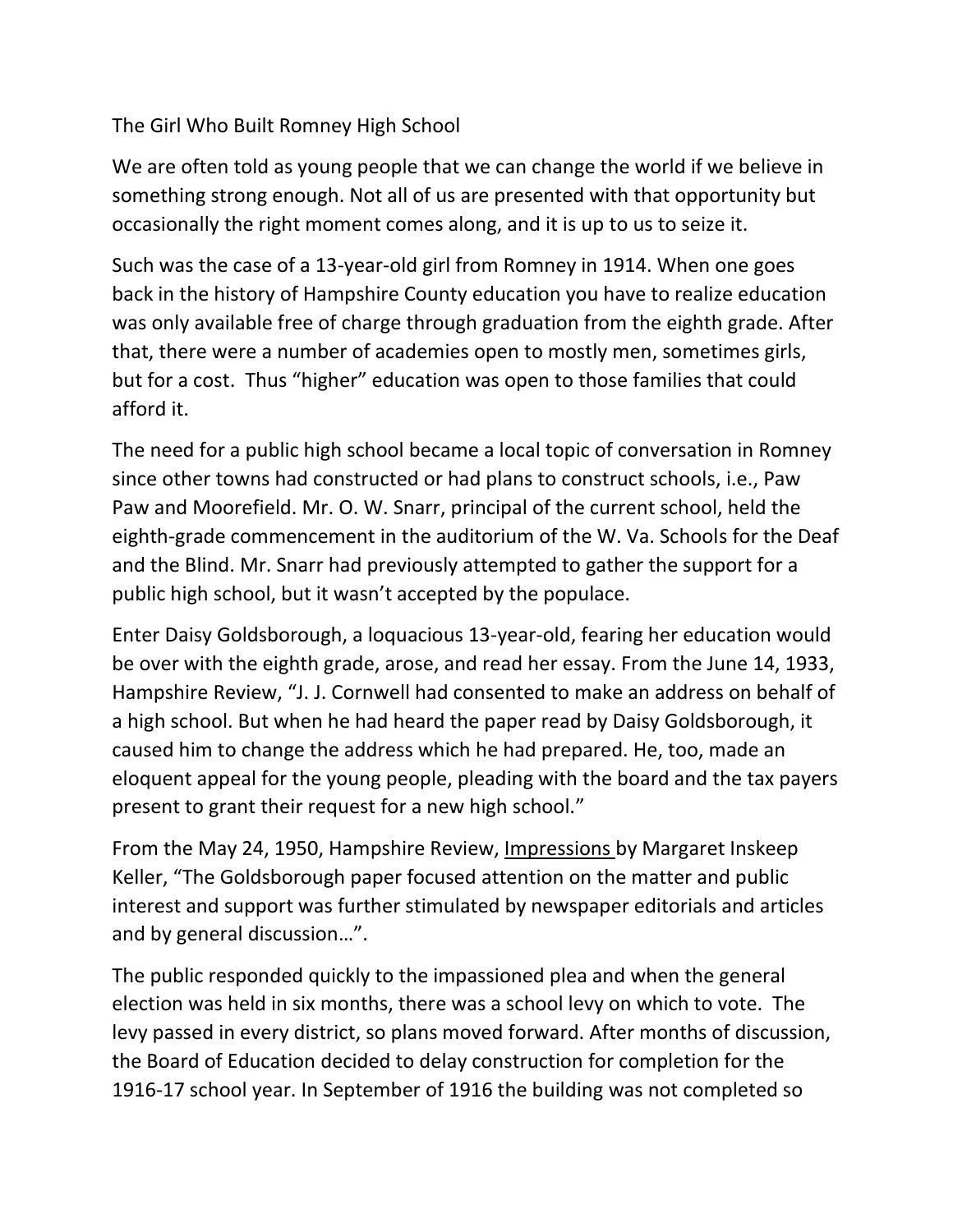classes were held in the Bank of Romney and Wirgman buildings. Finally on January 2, 1917, the school was completed, and students could walk through the doors.

Two weeks later the building was dedicated. Governor-elect Cornwell and others were reported to have spoken but there was no mention of Daisy.

Commencement for the first graduating class of Romney High School was scheduled for the week of May 20, 1918. Taking a page of our current situation, the County Health Department stepped in and limited all activities due to a severe outbreak of smallpox in the county. Even though there were many restrictions posted in the local paper, the commencement exercises were held.

And guess who a member of the first graduating class? Yes, it was Daisy Goldsborough, whose tenacious effort and impassioned plea created the school from which she graduated.



Other members of the class of 1918 were Katherine Stump, Brady Moreland, Arthur Peterson, and Lucille Orndorff.

The previously mentioned by Margaret Keller was the only time I could find any mention of Daisy's efforts for the beginning of Romney High School. Daisy didn't waste much time after graduation and began teaching in the 1919-20 school year. She continued to teach until 1925 when she enrolled in Ohio State University in Columbus, Ohio. Daisy continued teaching in the area and was mentioned

teaching in Elk Garden in 1931 for three years.

In a list of "Pioneer Teachers of Hampshire County" from July 25, 1951, Daisy was listed in Keyser with an asterisk beside her name. It signified "the person to still be teaching and having been engaged in the profession for a third of a century or longer."

Somewhere along the way she acquired the nickname of "Dimp". She eventually married George Claudius "Pete" Houser sometime after 1930.